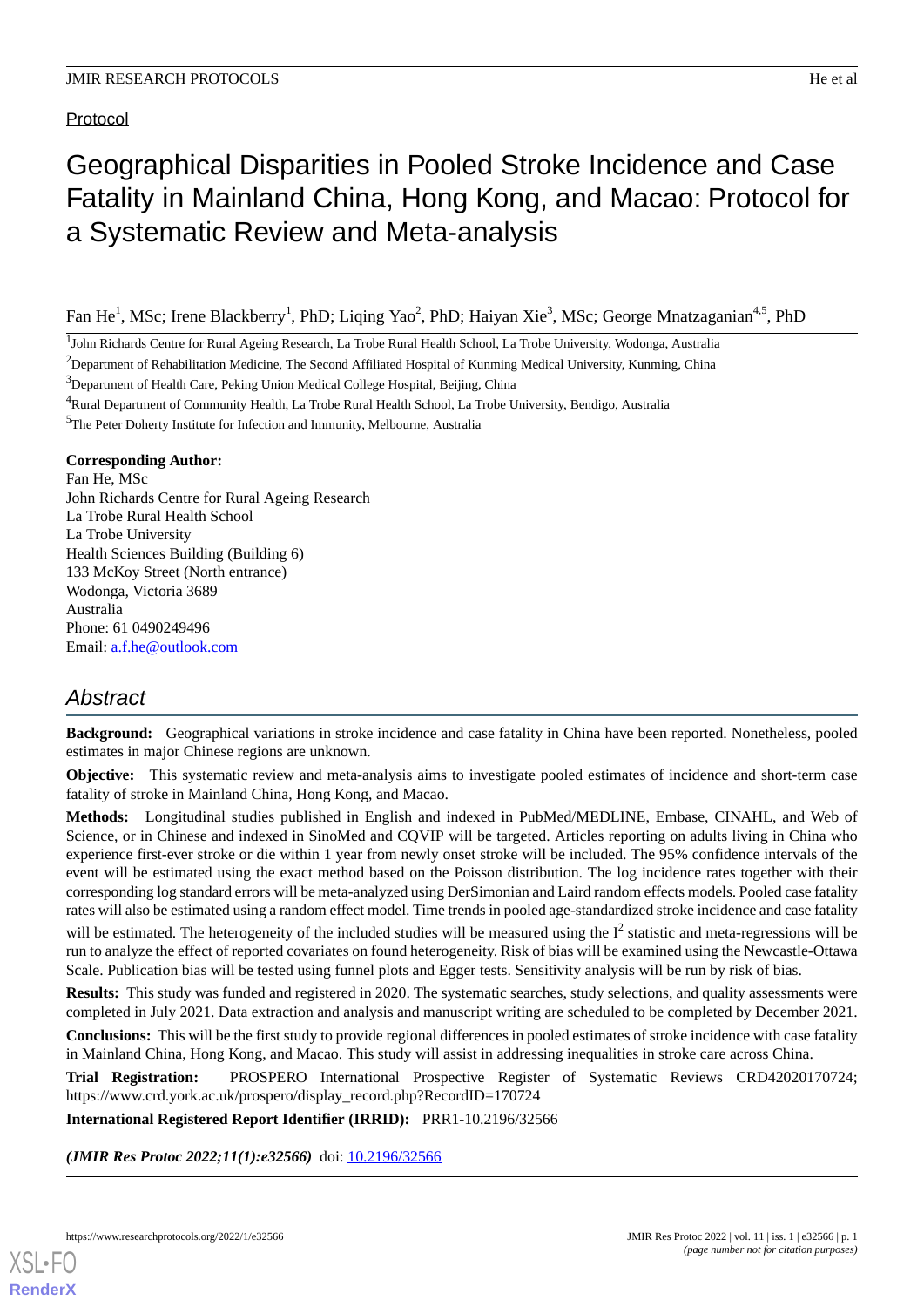#### **KEYWORDS**

case fatality; Hong Kong; incidence; Mainland China; Macao; meta-analysis; stroke; systematic review; stroke incidence; mortality rates; epidemiology

# *Introduction*

#### **Background**

Stroke is the leading cause of death in China, contributing to one-third of global stroke-associated mortality [\[1](#page-4-0)-[3\]](#page-4-1). Compared to high-income countries, including those in North America, Australia, and western and central Europe, China has lower stroke prevalence but higher incidence rate and mortality [\[2](#page-4-2),[4\]](#page-4-3). An ongoing stroke surveillance program covering 31 provinces in China reported an annual increase of 8.3% in the incidence of first-ever stroke in adults, from 189 per 100,000 population in 2002 to 379 per 100,000 population in 2013, with ischemic stroke and hemorrhagic stroke having incidences of 335 and 44 per 100,000 population, respectively, in 2013 [[5\]](#page-4-4). By contrast, comparing 1990 with 2010, age-adjusted stroke mortality rates in China dropped from 167 to 126.9 per 100,000 population [[6\]](#page-4-5). Reflecting stroke-associated productivity costs, patients bear the highest financial burden of stroke, with an estimated 33% of Chinese patients falling into poverty after experiencing stroke due to functional disability and health services costs [[7\]](#page-4-6).

Regional variations in the incidence of stroke and stroke-associated mortality across China are continuously reported [[3](#page-4-1)[,8](#page-4-7)-[10](#page-4-8)], showing a north-south gradient; high and low incidence rates are reported in northeast and southeast Chinese coastal provinces, respectively [\[8](#page-4-7),[9\]](#page-4-9), with rates being 2.4-fold higher in northeastern provinces [\[11](#page-4-10)]. A total of 9 provincial-level regions (Heilongjiang, Jilin, Liaoning, Inner Mongolia, Beijing, Hebei, Ningxia, Tibet, and Xinjiang) form a so-called stroke belt, covering north and west China, with stroke incidence being twice as high as that documented in provinces outside this belt [\[10](#page-4-8)]. Disparities in stroke mortality rates are similarly reported in urban and rural populations [[12\]](#page-4-11). Significant geographical differences in mortality-to-incidence ratios have also been observed. The mortality-to-incidence ratio in southwest China is 0.68, which is considerably higher than the ratio of 0.42 found in east and south China [[2\]](#page-4-2).

### **Gaps in the Literature**

Considerable variations in the proportion of different pathologic types of stroke have been reported, with the proportion of intracerebral hemorrhage varying from 26.7% to 51.5% between Beijing and Changsha, which is a metropolitan city in central China [\[13](#page-4-12)]. Disproportionately higher rates of hemorrhagic stroke than ischemic stroke were reported in a 14-year study conducted in Changsha [[14\]](#page-4-13), which contradicts worldwide literature where ischemic stroke is reported at higher rates. By contrast, a nationwide study in 31 provinces showed that ischemic stroke was the major type of stroke in China, with the highest incidence rate being 166.9 per 100,000 population, constituting 70% of newly incident strokes [[3\]](#page-4-1). Nonetheless, inconsistencies in stroke incidence continue to be reported across China [[8\]](#page-4-7), causing uncertainty regarding the real incidence rate among the Chinese population.

China is experiencing a decreasing trend in case fatality rates, with the overall rate of mortality per 100,000 population decreasing by 31% in urban or suburban regions and 11% in rural regions compared to 3 decades ago [[15\]](#page-4-14). Although the proportion of patients with severe stroke admitted to best performing hospitals in China increased from 2007 to 2010, in-hospital case fatality following stroke hospitalizations dropped from  $3.16\%$  to  $2.30\%$  [\[16](#page-4-15)]. Underlying factors contributing to the downward trend of stroke case fatality in China may include improved treatments, broadened health care coverage, enhanced preventative campaigns, and public health literacy of stroke [[15\]](#page-4-14). However, inconsistencies in stroke case fatality estimates have also been reported in China, ranging from 6.5% to 77.3% [[8\]](#page-4-7), which may have resulted from differences in inclusion and exclusion criteria used, resulting in samples that were not representative of the overall Chinese population diagnosed with acute stroke. Similarly, pooled estimates of the incidence of different types of stroke in China are currently unknown. Hence this systematic review (SR) and meta-analysis aims to estimate the pooled incidence and short-term case fatality of acute and nonrecurrent ischemic and hemorrhagic stroke in Mainland China, Hong Kong, and Macao. The evidence-based findings of the proposed study will inform policy making in stroke management and stroke prevention in China.

# *Methods*

### **Study Registration**

The protocol of this proposed study has been registered in the International Prospective Register of Systematic Reviews (PROSPERO): CRD42020170724.

#### **Criteria for Study Selection**

#### *Definition of Stroke*

This study will use the World Health Organization (WHO) standard definition of stroke: "rapidly developed clinical signs of focal (or global) disturbance of cerebral function, lasting more than 24 hours or leading to death, with no apparent cause other than of vascular origin" [\[17](#page-4-16)]. Studies reporting the International Statistical Classification of Diseases and Related Health Problems (ICD) 10th version codes I60 to I64 and equivalent codes in earlier version will also be eligible for inclusion [\[18](#page-5-0)].

#### *Inclusion and Exclusion Criteria*

#### **Inclusion Criteria**

Studies that meet the following criteria could be included in the meta-analysis:

Human adult populations  $(\geq 18$  years old) experiencing an acute stroke or acute stroke-related death occurring within 1 year following diagnosis.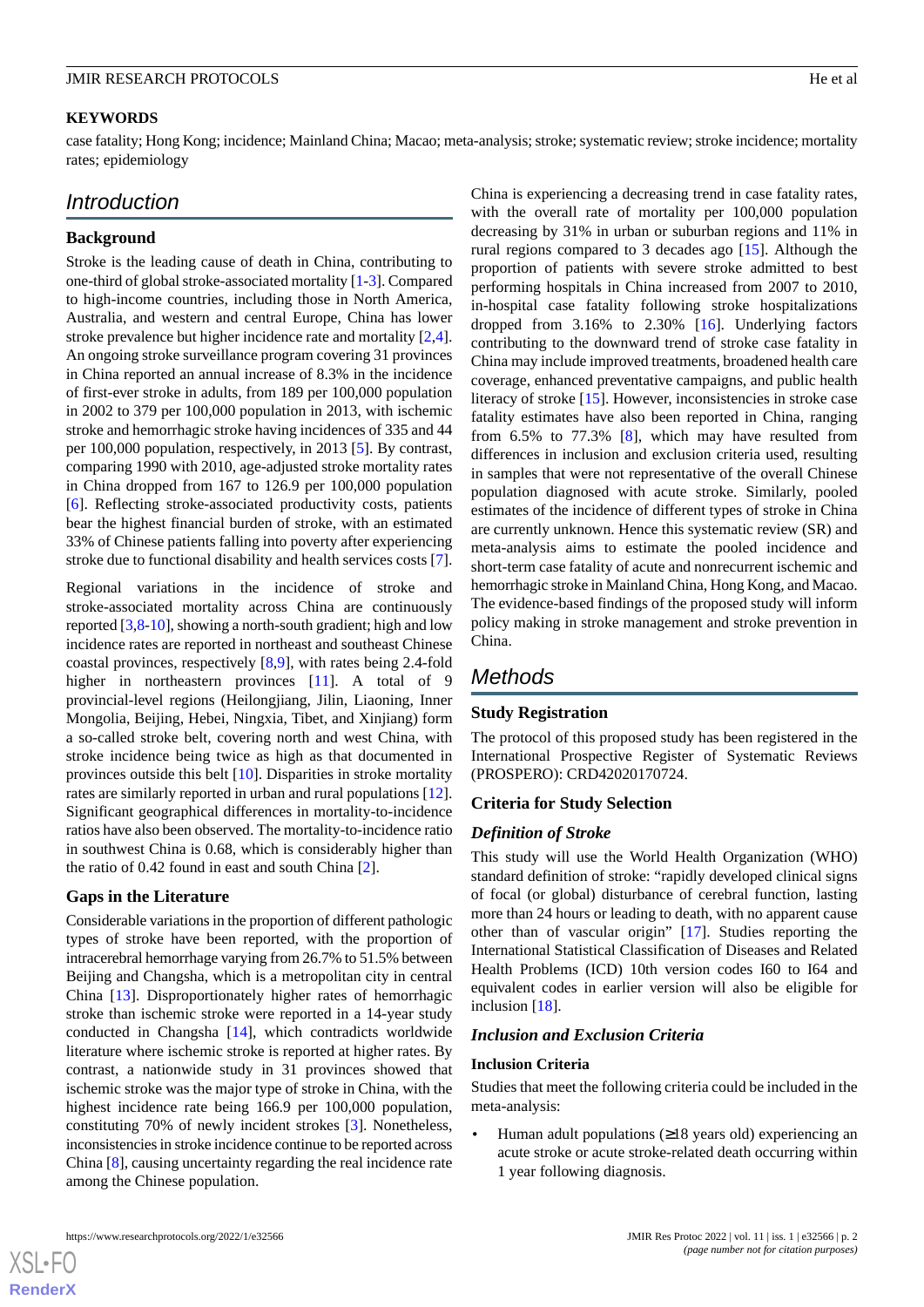- Prospective or retrospective cohort studies reported in either English or Chinese.
- Study populations living in Mainland China, Hong Kong, or Macao.
- Sample size equal to or greater than 100 individuals. Studies reporting on less than 100 individuals will be regarded as case reports [[19\]](#page-5-1).

## **Exclusion Criteria**

Studies that meet the following criteria could be excluded from the meta-analysis:

- Reporting on prevalent stroke or prevalent stroke-associated death. Admissions with acute stroke that occurred 48 hours after diagnosis will be considered as prevalent cases.
- Reporting on recurrent stroke or not clearly documenting past history of stroke.
- Reporting on transient ischemic attacks, silent cerebral infarcts, iatrogenic stroke, trauma-related or injury-related stroke, epidural hemorrhage, or central retinal artery occlusion.
- Case reports, case series, case-control studies, cross-sectional studies, studies with experimental or quasi-experimental designs, ecological studies, qualitative studies, abstracts without full text, comments, letters to the editor, newspaper articles or other non–peer reviewed grey literature, government reports, book chapters, reviews, and study protocols.
- Published before 1990 as before this year, computerized tomography (CT) and magnetic resonance imaging (MRI) were not widely used for stroke diagnosis in China [[20\]](#page-5-2).
- Data cannot be extracted.
- Denominators for estimating incidence and case fatality are not reported.
- No follow-up periods.

## *Other Considerations*

Papers using the same data published in both English and Chinese will be included once. If multiple publications relate to the same study population, the study with the most complete data will be included.

## **Search Strategy**

## *Electronic Searches*

Systematic searches will target the following electronic bibliographic databases: PubMed/MEDLINE, Embase, CINAHL, Web of Science (for studies published in English), SinoMed and CQVIP (for studies published in Chinese). Subject headings, MeSH terms, keywords of incidence, and country will be searched in all fields, including the title, abstract, and full text. The searches of stroke and mortality will be limited to the title and abstract. The dates and numbers of matched studies of searches of all databases will be recorded. The search strategies for Chinese and English publications will be similar ([Multimedia Appendix 1](#page-4-17) displays the terms and keywords used in the search strategy)

# *Hand Searches*

SRs on the topic, detected in the searches, will be hand searched for potentially eligible articles which were not identified in the aforementioned searches.

## **Data Collection**

## *Selection of Studies*

After removing duplicates, a team of researchers from La Trobe University, the Second Affiliated Hospital of Kunming Medical University, and Peking Union Medical College Hospital will follow the same screening process. Following the first screening, based on title and abstract, the full text of potentially eligible studies will be further screened. A total of 20% of the included studies in each step will be randomly and independently redone. Study authors will be contacted if additional details are needed for determining eligibility. All screened, excluded, and finally included articles will be reported in a Preferred Reporting Items for Systematic Reviews and Meta-Analyses (PRISMA) chart. This protocol was prepared in accordance with the PRISMA protocol (PRISMA-P) checklist.

## *Study Outcomes*

Incidence of stroke will be measured as the number of new cases of stroke per 100,000 person-years. Short-term (1 month, 3 months, 6 months, and 1 year) case fatality will be reported as the ratio of the number of fatal cases to the total number of acute stroke cases. The Chinese standard populations over 3 decades, between 1990 and 2020, will be used to compute the age-standardized incidence and fatality rates for each historical period, when there is extractable data to do so.

## *Data Extraction and Management*

Data will be extracted on the following covariates: date of publication, reporting language, authorship, regions under study, research design, sample size, time frame of the study, research setting (ie, community or hospital), information on the participants (age, sex, and smoking status), classification of stroke subtypes (ischemic or hemorrhagic), standard of diagnosis, and severity of stroke.

### **Risk of Bias Assessment**

The quality and risk of bias (ROB) of all finally included articles will be examined using the Newcastle-Ottawa Scale [[21\]](#page-5-3). This scale examines the ROB of observational studies using 8 items, grouped into 3 elements: the sample selection, the comparability of study groups, and outcome ascertainment. One asterisk is awarded to the study for each item within the elements of sample selection and group comparability, and 2 asterisks are assigned to comparability, with 9 asterisks indicating the highest quality. In this SR, the quality of each included study will be further catergorized as good, moderate, or poor according to the thresholds for transforming the Newcastle-Ottawa Scale into the Agency for Healthcare Research and Quality standards [\[22](#page-5-4)].

### **Disagreement Management**

The coauthors will examine data extraction and quality evaluation independently. The level of agreement among reviewers will be estimated using the Cohen kappa coefficient. All inconsistencies in the screening process, assessment of the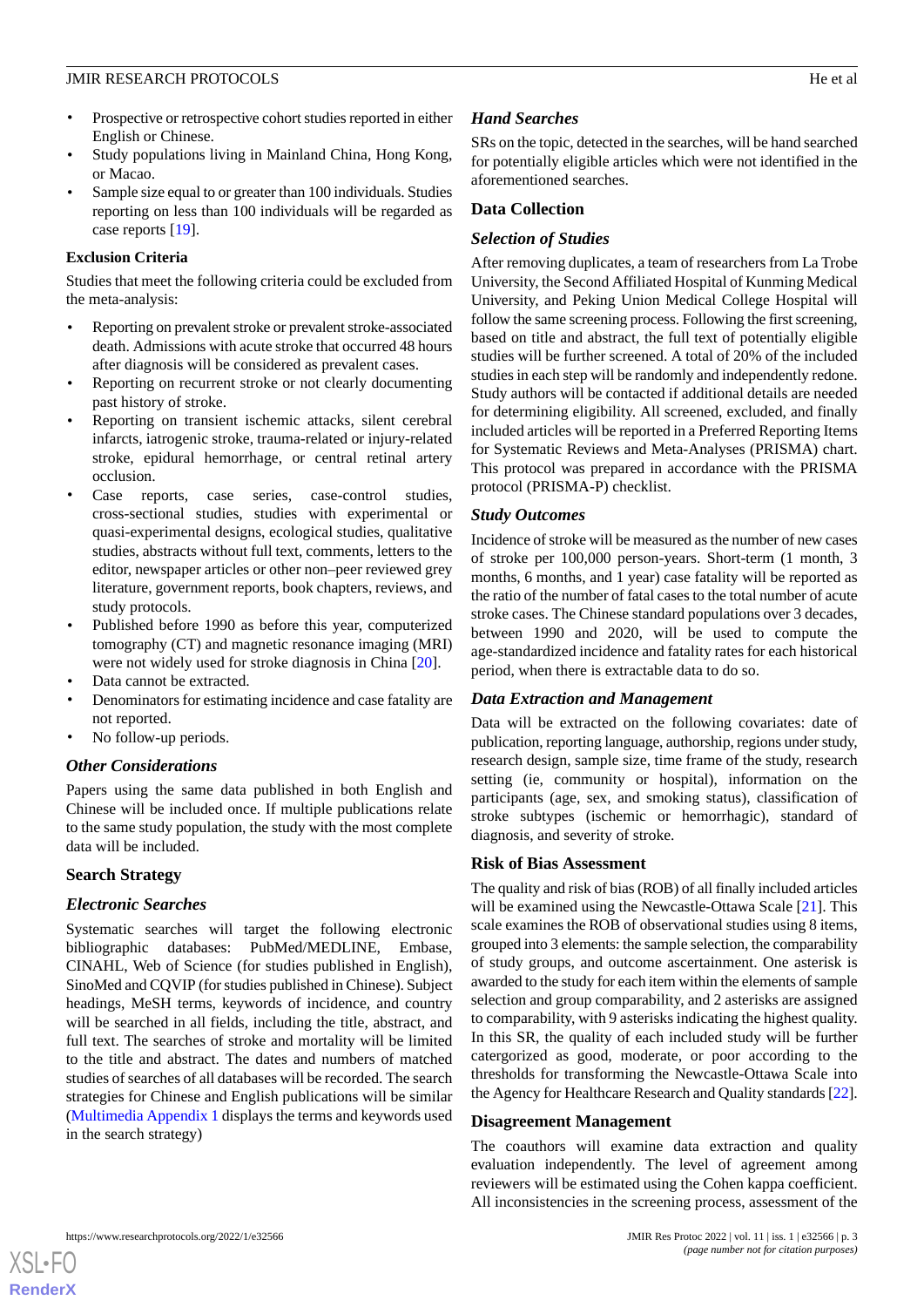ROB, and data extraction will be discussed to make the final decision on study inclusion or exclusion, and quality assessment.

#### **Data Analysis**

The exact method, based on the Poisson distribution, will be used to calculate 95% confidence intervals and standard errors of first-ever stroke. The incidence rates of disease will be expressed as Poisson means, estimated as the observed number of stroke events and probabilities relevant to the chosen confidence level, divided by time at risk. The log incidence rates together with their corresponding log standard errors, stratified by the 7 major Chinese geographical regions and 4 economic regions if there are enough data, will be meta-analyzed using DerSimonian and Laird random effects models [\[23\]](#page-5-5). Fixed effects models will also be considered. The pooled estimates will be age-standardized using the direct method, with the Chinese general population considered as standard. Case fatalities by region will also be meta-analyzed using random effect models. Region-specific analyses of pooled estimates of linear trends over time will be assessed using a chi-square test.

The  $I^2$  statistic will be used to assess the heterogeneity of included studies [[24\]](#page-5-6). The effect of reported covariates (ie, sample size; research setting, whether community or hospital; severity of stroke; and age, sex, and smoking status of the participants) on the heterogeneity in estimates of incidence and mortality among different studies will be evaluated using meta-regression. Subgroup analyses will be conducted by region. Funnel plots and Egger tests will be used for evaluating publication biases.

All analyses will be done separately for ischemic, hemorrhagic, and total stroke. Sensitivity analyses will be run by study setting (ie, community or hospital), publication language, and ROB.

All analyses will be conducted using Stata/SE, version 15.1 (StataCorp LLC). Stata's metan command will be used to run the meta-analysis.

# *Results*

The systematic searches, study selections, and quality assessments were completed in July 2021. Data extraction and analysis and manuscript writing are scheduled to be completed before December 2021.

# *Discussion*

Pooled acute stroke incidence and case fatality rates in China are unknown. Reported estimates in the same or different regions vary considerably, making it hard to know the true incidence and fatality rates in the general Chinese population. Inconsistencies in these estimates may arise for various reasons [[2](#page-4-2)[,8](#page-4-7)]. Studies reporting incidence of stroke often use different diagnostic criteria, including definitions based on WHO criteria [[25\]](#page-5-7), Chinese National Stroke Conference criteria [[8\]](#page-4-7), or those based on ICD 9th or 10th codes [[26\]](#page-5-8). Different methods of case ascertainment may also be used, which can lead to variations in incidence and case fatality rates. Examples of case ascertainment include neuroimaging (CT or MRI), medical records, self-reports, death registry data, and insurance claim

records. Furthermore, different reference populations for age-standardization are often used, for instance, the world standard population [[8\]](#page-4-7), the US population [\[8](#page-4-7)], or the Chinese population [\[27](#page-5-9)]. Discrepancies in case fatality estimates may also be caused by the inclusion of different etiological types of stroke, recurrent or first-ever stroke, different onset ages, different levels of severity, and different selection criteria of included patients. Moreover, in China, disease incidence is often measured using household survey methods that lack follow-up periods [[3](#page-4-1)[,28](#page-5-10),[29\]](#page-5-11). Such commonplace cross-sectional surveys, which are more suitable to measure prevalence and burden of disease rather than incidence of disease, can produce potentially biased estimates because of nonresponse bias, reporting bias, and sampling errors due to the exclusion of certain groups from the sampling frames [[30\]](#page-5-12).

In this study, several measures will be undertaken to minimize potential biases in using published incidence and case fatality estimates. The SR will abide by strict inclusion and exclusion criteria to ensure that the included cases are representative of the Chinese general population. Acute stroke will be restricted to first-ever cases, with studies enrolling cases after 48 hours from diagnosis being excluded. Only studies that report a clear follow-up time will be considered. Cross-sectional surveys over a period of time without prospective or retrospective follow-up of participants will be excluded. Age standardization will be based on the Chinese general population. Furthermore, the choice of 1990 as the earliest publication date will ensure the validity of case ascertainment as, after that year, CT and MRI became more widely used in China [\[20](#page-5-2)].

This SR has strengths, but it also has some potential limitations. Metropolitan and economically developed regions in the northern and eastern coastal regions are likely to be overrepresented as research data are less available from less developed regions in west China [[10\]](#page-4-8). Although this SR aims to remove all duplicate studies, it is possible that studies in similar locations may be reporting data on overlapping samples. If the authors did not explicitly describe their included samples, the inclusion of overlapping samples is likely. This SR will not investigate the subtypes of ischemic and hemorrhagic stroke, although the incidence, case fatality, and prevention and management strategies of their subtypes vary significantly. This study will investigate all-cause mortality following first-ever stroke instead of stroke-related death; however, our SR will only focus on 1-year all-cause mortality, which is more likely to have been caused by the stroke event.

Striking inequalities are reported in both the availability and quality of health care in China. Disparities in regional Healthcare Access and Quality scores are consistent with differences in the number of medical doctors per 1000 population and the proportion of designated stroke centers among secondary and tertiary hospitals in different provinces in China [[2\]](#page-4-2). Investigating the stark differences in stroke epidemiology in different regions of China will be an important step in understanding these geographical differences. Our SR findings have the potential to better inform and influence clinical practice and policy making to address the regional inequalities in stroke-associated health outcomes in China.

 $XS$  • FO **[RenderX](http://www.renderx.com/)**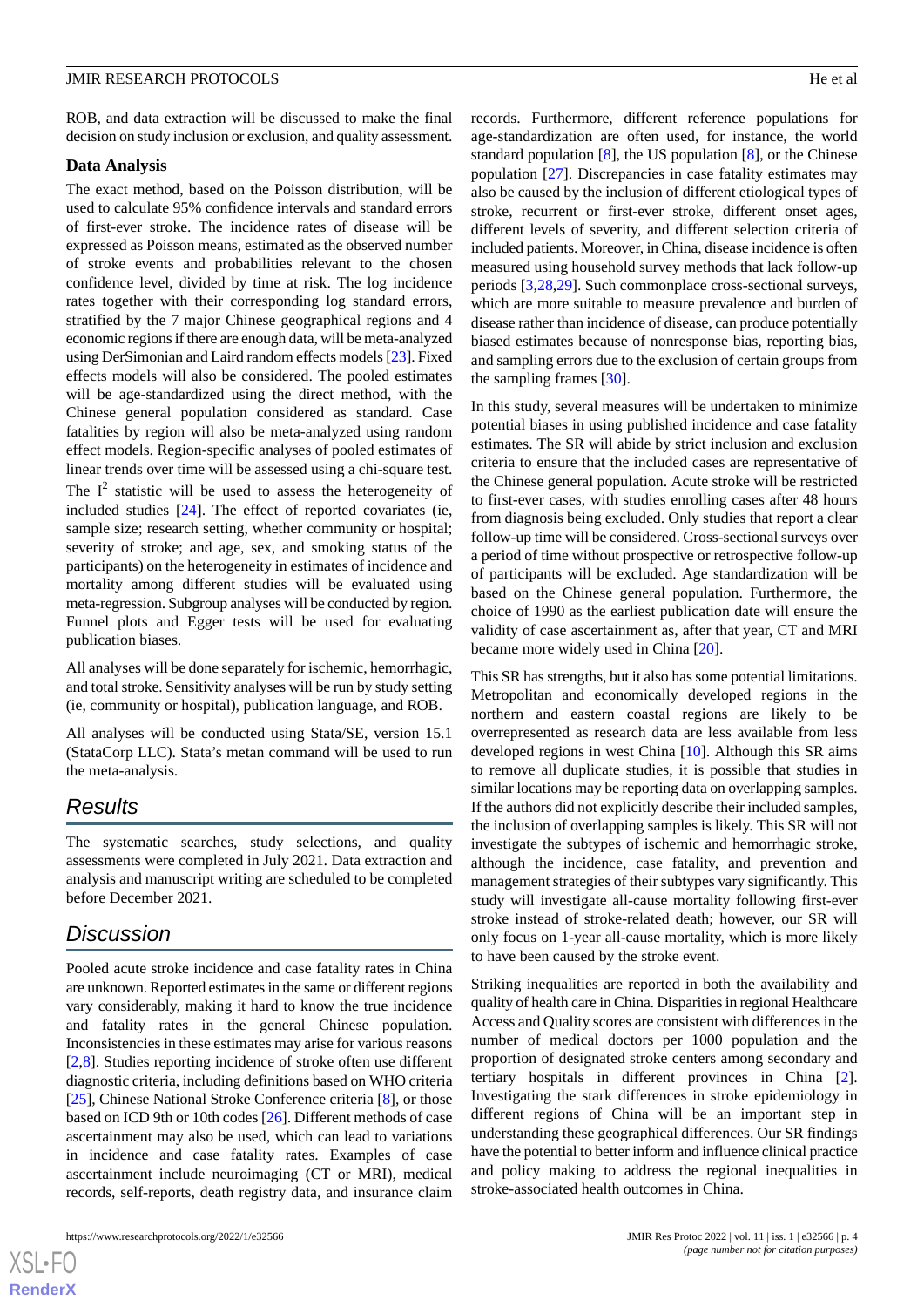Seed-funding Research Grant Scheme from La Trobe University,

## **Funding**

This study was supported by the 2020 China Studies

## **Authors' Contributions**

FH, GM, and IB conceived the idea and formalized the design of this proposed SR and meta-analysis. FH, GM, LY, and HX prepared and finalized the search strategy. FH and GM analyzed and interpreted the data. All authors contributed to drafting this protocol paper.

Australia.

## **Conflicts of Interest**

<span id="page-4-17"></span>None declared.

## **Multimedia Appendix 1**

Terms and keywords used in search strategy. [[DOCX File , 24 KB](https://jmir.org/api/download?alt_name=resprot_v11i1e32566_app1.docx&filename=7ea48741d7e96a095dad196406bb93a6.docx)-[Multimedia Appendix 1\]](https://jmir.org/api/download?alt_name=resprot_v11i1e32566_app1.docx&filename=7ea48741d7e96a095dad196406bb93a6.docx)

## <span id="page-4-0"></span>**References**

- <span id="page-4-2"></span>1. Kim AS, Johnston SC. Global variation in the relative burden of stroke and ischemic heart disease. Circulation 2011 Jul 19;124(3):314-323. [doi: [10.1161/CIRCULATIONAHA.111.018820\]](http://dx.doi.org/10.1161/CIRCULATIONAHA.111.018820) [Medline: [21730306\]](http://www.ncbi.nlm.nih.gov/entrez/query.fcgi?cmd=Retrieve&db=PubMed&list_uids=21730306&dopt=Abstract)
- <span id="page-4-1"></span>2. Wu S, Wu B, Liu M, Chen Z, Wang W, Anderson CS, China Stroke Study Collaboration. Stroke in China: advances and challenges in epidemiology, prevention, and management. Lancet Neurol 2019 Apr;18(4):394-405. [doi: [10.1016/S1474-4422\(18\)30500-3\]](http://dx.doi.org/10.1016/S1474-4422(18)30500-3) [Medline: [30878104](http://www.ncbi.nlm.nih.gov/entrez/query.fcgi?cmd=Retrieve&db=PubMed&list_uids=30878104&dopt=Abstract)]
- <span id="page-4-3"></span>3. Wang W, Jiang B, Sun H, Ru X, Sun D, Wang L, NESS-China Investigators. Prevalence, incidence, and mortality of stroke in China: results from a nationwide population-based survey of 480 687 adults. Circulation 2017 Feb 21;135(8):759-771. [doi: [10.1161/CIRCULATIONAHA.116.025250](http://dx.doi.org/10.1161/CIRCULATIONAHA.116.025250)] [Medline: [28052979\]](http://www.ncbi.nlm.nih.gov/entrez/query.fcgi?cmd=Retrieve&db=PubMed&list_uids=28052979&dopt=Abstract)
- <span id="page-4-4"></span>4. Feigin VL, Forouzanfar MH, Krishnamurthi R, Mensah GA, Connor M, Bennett DA, Global Burden of Diseases, Injuries, Risk Factors Study 2010 (GBD 2010)the GBD Stroke Experts Group. Global and regional burden of stroke during 1990-2010: findings from the Global Burden of Disease Study 2010. Lancet 2014 Jan 18;383(9913):245-254 [[FREE Full text](http://europepmc.org/abstract/MED/24449944)] [doi: [10.1016/s0140-6736\(13\)61953-4](http://dx.doi.org/10.1016/s0140-6736(13)61953-4)] [Medline: [24449944\]](http://www.ncbi.nlm.nih.gov/entrez/query.fcgi?cmd=Retrieve&db=PubMed&list_uids=24449944&dopt=Abstract)
- <span id="page-4-6"></span><span id="page-4-5"></span>5. Guan T, Ma J, Li M, Xue T, Lan Z, Guo J, et al. Rapid transitions in the epidemiology of stroke and its risk factors in China from 2002 to 2013. Neurology 2017 Jul 04;89(1):53-61. [doi: [10.1212/WNL.0000000000004056\]](http://dx.doi.org/10.1212/WNL.0000000000004056) [Medline: [28566547](http://www.ncbi.nlm.nih.gov/entrez/query.fcgi?cmd=Retrieve&db=PubMed&list_uids=28566547&dopt=Abstract)]
- <span id="page-4-7"></span>6. Yang G, Wang Y, Zeng Y, Gao GF, Liang X, Zhou M, et al. Rapid health transition in China, 1990–2010: findings from the Global Burden of Disease Study 2010. Lancet 2013 Jun 08;381(9882):1987-2015 [\[FREE Full text\]](http://europepmc.org/abstract/MED/23746901) [doi: [10.1016/S0140-6736\(13\)61097-1\]](http://dx.doi.org/10.1016/S0140-6736(13)61097-1) [Medline: [23746901](http://www.ncbi.nlm.nih.gov/entrez/query.fcgi?cmd=Retrieve&db=PubMed&list_uids=23746901&dopt=Abstract)]
- <span id="page-4-9"></span>7. Kaur P, Kwatra G, Kaur R, Pandian JD. Cost of stroke in low and middle income countries: a systematic review. Int J Stroke 2014 Aug;9(6):678-682. [doi: [10.1111/ijs.12322\]](http://dx.doi.org/10.1111/ijs.12322) [Medline: [25041736\]](http://www.ncbi.nlm.nih.gov/entrez/query.fcgi?cmd=Retrieve&db=PubMed&list_uids=25041736&dopt=Abstract)
- <span id="page-4-8"></span>8. Liu M, Wu B, Wang W, Lee L, Zhang S, Kong L. Stroke in China: epidemiology, prevention, and management strategies. Lancet Neurol 2007 May;6(5):456-464. [doi: [10.1016/S1474-4422\(07\)70004-2](http://dx.doi.org/10.1016/S1474-4422(07)70004-2)] [Medline: [17434100](http://www.ncbi.nlm.nih.gov/entrez/query.fcgi?cmd=Retrieve&db=PubMed&list_uids=17434100&dopt=Abstract)]
- <span id="page-4-10"></span>9. Wu Z, Yao C, Zhao D, Wu G, Wang W, Liu J, et al. Sino-MONICA project: a collaborative study on trends and determinants in cardiovascular diseases in China, part i: morbidity and mortality monitoring. Circulation 2001 Jan 23;103(3):462-468. [doi: [10.1161/01.cir.103.3.462](http://dx.doi.org/10.1161/01.cir.103.3.462)] [Medline: [11157701\]](http://www.ncbi.nlm.nih.gov/entrez/query.fcgi?cmd=Retrieve&db=PubMed&list_uids=11157701&dopt=Abstract)
- <span id="page-4-12"></span><span id="page-4-11"></span>10. Xu G, Ma M, Liu X, Hankey GJ. Is there a stroke belt in China and why? Stroke 2013 Jul;44(7):1775-1783. [doi: [10.1161/STROKEAHA.113.001238\]](http://dx.doi.org/10.1161/STROKEAHA.113.001238) [Medline: [23674531\]](http://www.ncbi.nlm.nih.gov/entrez/query.fcgi?cmd=Retrieve&db=PubMed&list_uids=23674531&dopt=Abstract)
- <span id="page-4-13"></span>11. Zhao D, Liu J, Wang M, Zhang X, Zhou M. Epidemiology of cardiovascular disease in China: current features and implications. Nat Rev Cardiol 2019 Apr;16(4):203-212. [doi: [10.1038/s41569-018-0119-4\]](http://dx.doi.org/10.1038/s41569-018-0119-4) [Medline: [30467329\]](http://www.ncbi.nlm.nih.gov/entrez/query.fcgi?cmd=Retrieve&db=PubMed&list_uids=30467329&dopt=Abstract)
- <span id="page-4-14"></span>12. Li J, Li B, Zhang F, Sun Y. Urban and rural stroke mortality rates in China between 1988 and 2013: An age-period-cohort analysis. J Int Med Res 2017 Apr;45(2):680-690 [\[FREE Full text\]](https://journals.sagepub.com/doi/10.1177/0300060516664241?url_ver=Z39.88-2003&rfr_id=ori:rid:crossref.org&rfr_dat=cr_pub%3dpubmed) [doi: [10.1177/0300060516664241\]](http://dx.doi.org/10.1177/0300060516664241) [Medline: [28415926](http://www.ncbi.nlm.nih.gov/entrez/query.fcgi?cmd=Retrieve&db=PubMed&list_uids=28415926&dopt=Abstract)]
- <span id="page-4-15"></span>13. Jiang B, Wang W, Chen H, Hong Z, Yang Q, Wu S, et al. Incidence and trends of stroke and its subtypes in China: results from three large cities. Stroke 2006 Jan;37(1):63-68. [doi: [10.1161/01.STR.0000194955.34820.78](http://dx.doi.org/10.1161/01.STR.0000194955.34820.78)] [Medline: [16306469](http://www.ncbi.nlm.nih.gov/entrez/query.fcgi?cmd=Retrieve&db=PubMed&list_uids=16306469&dopt=Abstract)]
- <span id="page-4-16"></span>14. Yang Q, Niu Q, Zhou Y, Liu Y, Xu H, Gu W, et al. Incidence of cerebral hemorrhage in the Changsha community. A prospective study from 1986 to 2000. Cerebrovasc Dis 2004;17(4):303-313. [doi: [10.1159/000077341\]](http://dx.doi.org/10.1159/000077341) [Medline: [15026613\]](http://www.ncbi.nlm.nih.gov/entrez/query.fcgi?cmd=Retrieve&db=PubMed&list_uids=15026613&dopt=Abstract)
- 15. Wang W, Wang D, Liu H, Sun H, Jiang B, Ru X, et al. Trend of declining stroke mortality in China: reasons and analysis. Stroke Vasc Neurol 2017 Sep;2(3):132-139 [[FREE Full text\]](https://svn.bmj.com/lookup/pmidlookup?view=long&pmid=28989803) [doi: [10.1136/svn-2017-000098](http://dx.doi.org/10.1136/svn-2017-000098)] [Medline: [28989803\]](http://www.ncbi.nlm.nih.gov/entrez/query.fcgi?cmd=Retrieve&db=PubMed&list_uids=28989803&dopt=Abstract)
- 16. He Q, Wu C, Luo H, Wang Z, Ma X, Zhao Y, et al. Trends in in-hospital mortality among patients with stroke in China. PLoS One 2014;9(3):e92763 [[FREE Full text](https://dx.plos.org/10.1371/journal.pone.0092763)] [doi: [10.1371/journal.pone.0092763\]](http://dx.doi.org/10.1371/journal.pone.0092763) [Medline: [24651454](http://www.ncbi.nlm.nih.gov/entrez/query.fcgi?cmd=Retrieve&db=PubMed&list_uids=24651454&dopt=Abstract)]
- 17. Aho K, Harmsen P, Hatano S, Marquardsen J, Smirnov VE, Strasser T. Cerebrovascular disease in the community: results of a WHO collaborative study. Bull World Health Organ 1980;58(1):113-130 [[FREE Full text](http://europepmc.org/abstract/MED/6966542)] [Medline: [6966542\]](http://www.ncbi.nlm.nih.gov/entrez/query.fcgi?cmd=Retrieve&db=PubMed&list_uids=6966542&dopt=Abstract)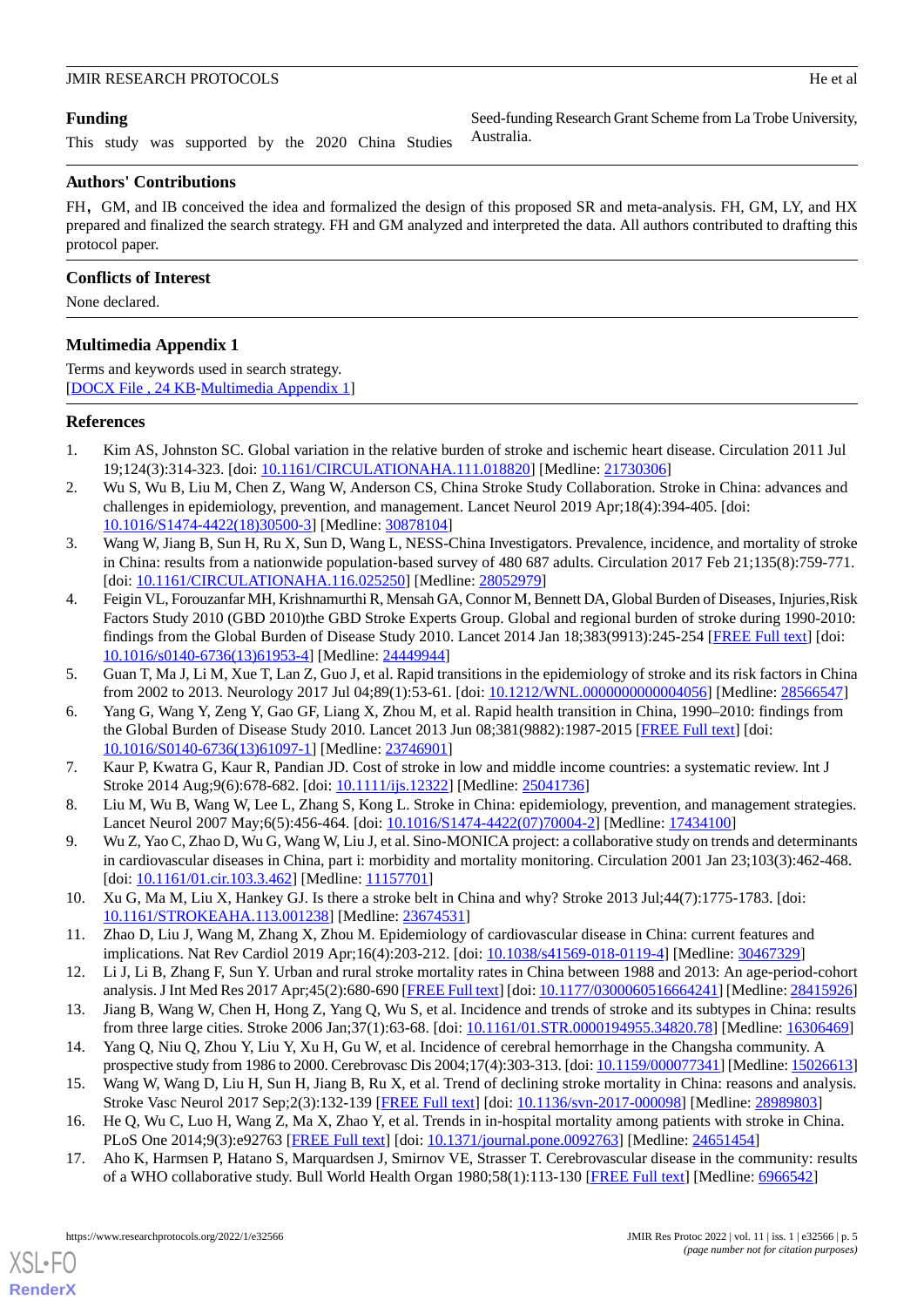- <span id="page-5-0"></span>18. World Health Organization. The ICD-10 classification of mental and behavioural disorders : clinical descriptions and diagnostic guidelines. World Health Organization: Institutional Repository for Information Sharing. 1992. URL: [https:/](https://apps.who.int/iris/handle/10665/37958) [/apps.who.int/iris/handle/10665/37958](https://apps.who.int/iris/handle/10665/37958) [accessed 2020-12-01]
- <span id="page-5-2"></span><span id="page-5-1"></span>19. Abu-Zidan FM, Abbas AK, Hefny AF. Clinical "case series": a concept analysis. Afr Health Sci 2012 Dec;12(4):557-562 [[FREE Full text](http://europepmc.org/abstract/MED/23515566)] [Medline: [23515566](http://www.ncbi.nlm.nih.gov/entrez/query.fcgi?cmd=Retrieve&db=PubMed&list_uids=23515566&dopt=Abstract)]
- <span id="page-5-3"></span>20. Tsai C, Thomas B, Sudlow CLM. Epidemiology of stroke and its subtypes in Chinese vs white populations: a systematic review. Neurology 2013 Jul 16;81(3):264-272 [[FREE Full text\]](http://europepmc.org/abstract/MED/23858408) [doi: [10.1212/WNL.0b013e31829bfde3](http://dx.doi.org/10.1212/WNL.0b013e31829bfde3)] [Medline: [23858408\]](http://www.ncbi.nlm.nih.gov/entrez/query.fcgi?cmd=Retrieve&db=PubMed&list_uids=23858408&dopt=Abstract)
- <span id="page-5-4"></span>21. Wells GA, Shea B, O'Connell D, Peterson J, Welch V, Losos M, et al. The Newcastle-Ottawa Scale (NOS) for assessing the quality of nonrandomized studies in meta-analyses. The Ottawa Hospital Research Institute. URL: [http://www.ohri.ca/](http://www.ohri.ca/PROGRAMS/CLINICAL_EPIDEMIOLOGY/OXFORD.ASP) [PROGRAMS/CLINICAL\\_EPIDEMIOLOGY/OXFORD.ASP](http://www.ohri.ca/PROGRAMS/CLINICAL_EPIDEMIOLOGY/OXFORD.ASP) [accessed 2020-12-01]
- <span id="page-5-5"></span>22. Penson DF, Krishnaswami S, Jules A, Seroogy JC, McPheeters ML. Evaluation and Treatment of Cryptorchidism. Comparative Effectiveness Reviews.: Agency for Healthcare Research and Quality; 2012 Dec. URL: [https://www.](https://www.ncbi.nlm.nih.gov/books/NBK115847/) [ncbi.nlm.nih.gov/books/NBK115847/](https://www.ncbi.nlm.nih.gov/books/NBK115847/) [accessed 2020-12-01]
- <span id="page-5-6"></span>23. DerSimonian R, Laird N. Meta-analysis in clinical trials. Control Clin Trials 1986 Sep;7(3):177-188. [doi: [10.1016/0197-2456\(86\)90046-2](http://dx.doi.org/10.1016/0197-2456(86)90046-2)] [Medline: [3802833\]](http://www.ncbi.nlm.nih.gov/entrez/query.fcgi?cmd=Retrieve&db=PubMed&list_uids=3802833&dopt=Abstract)
- <span id="page-5-7"></span>24. Higgins JP, Thompson SG, Deeks JJ, Altman DG. Measuring inconsistency in meta-analyses. BMJ 2003 Sep 06;327(7414):557-560 [[FREE Full text](http://europepmc.org/abstract/MED/12958120)] [doi: [10.1136/bmj.327.7414.557\]](http://dx.doi.org/10.1136/bmj.327.7414.557) [Medline: [12958120\]](http://www.ncbi.nlm.nih.gov/entrez/query.fcgi?cmd=Retrieve&db=PubMed&list_uids=12958120&dopt=Abstract)
- <span id="page-5-8"></span>25. Wang A, Wu J, Zhou Y, Guo X, Luo Y, Wu S, et al. Measures of adiposity and risk of stroke in China: a result from the Kailuan study. PLoS One 2013;8(4):e61665 [\[FREE Full text](https://dx.plos.org/10.1371/journal.pone.0061665)] [doi: [10.1371/journal.pone.0061665\]](http://dx.doi.org/10.1371/journal.pone.0061665) [Medline: [23613897](http://www.ncbi.nlm.nih.gov/entrez/query.fcgi?cmd=Retrieve&db=PubMed&list_uids=23613897&dopt=Abstract)]
- <span id="page-5-9"></span>26. Zhang X, Liu J, Wang M, Qi Y, Sun J, Liu J, et al. Twenty-year epidemiologic study on LDL-C levels in relation to the risks of atherosclerotic event, hemorrhagic stroke, and cancer death among young and middle-aged population in China. J Clin Lipidol 2018;12(5):1179-1189.e4. [doi: [10.1016/j.jacl.2018.06.011\]](http://dx.doi.org/10.1016/j.jacl.2018.06.011) [Medline: [30037589](http://www.ncbi.nlm.nih.gov/entrez/query.fcgi?cmd=Retrieve&db=PubMed&list_uids=30037589&dopt=Abstract)]
- <span id="page-5-10"></span>27. Kelly TN, Gu D, Chen J, Huang J, Chen J, Duan X, et al. Cigarette smoking and risk of stroke in the chinese adult population. Stroke 2008 Jun;39(6):1688-1693 [[FREE Full text](http://europepmc.org/abstract/MED/18323480)] [doi: [10.1161/STROKEAHA.107.505305\]](http://dx.doi.org/10.1161/STROKEAHA.107.505305) [Medline: [18323480\]](http://www.ncbi.nlm.nih.gov/entrez/query.fcgi?cmd=Retrieve&db=PubMed&list_uids=18323480&dopt=Abstract)
- <span id="page-5-12"></span><span id="page-5-11"></span>28. Li SC, Schoenberg BS, Wang CC, Cheng XM, Bolis CL, Wang KJ. Cerebrovascular disease in the People's Republic of China: epidemiologic and clinical features. Neurology 1985 Dec;35(12):1708-1713. [doi: [10.1212/wnl.35.12.1708](http://dx.doi.org/10.1212/wnl.35.12.1708)] [Medline: [4069361\]](http://www.ncbi.nlm.nih.gov/entrez/query.fcgi?cmd=Retrieve&db=PubMed&list_uids=4069361&dopt=Abstract)
- 29. Wang C, Cheng X, Li S, Bolis CL, Schoenberg BS. Epidemiology of cerebrovascular disease in an urban community of Beijing, People's Republic of China. Neuroepidemiology 1984 Nov 26;2(3-4):121-134. [doi: [10.1159/000110518\]](http://dx.doi.org/10.1159/000110518)
- 30. Grande ED, Chittleborough CR, Campostrini S, Taylor AW. Bias of health estimates obtained from chronic disease and risk factor surveillance systems using telephone population surveys in Australia: results from a representative face-to-face survey in Australia from 2010 to 2013. BMC Med Res Methodol 2016 Apr 18;16:44 [[FREE Full text](https://bmcmedresmethodol.biomedcentral.com/articles/10.1186/s12874-016-0145-z)] [doi: [10.1186/s12874-016-0145-z](http://dx.doi.org/10.1186/s12874-016-0145-z)] [Medline: [27089889\]](http://www.ncbi.nlm.nih.gov/entrez/query.fcgi?cmd=Retrieve&db=PubMed&list_uids=27089889&dopt=Abstract)

# **Abbreviations**

**CT:** computerized tomography **ICD:** International Statistical Classification of Diseases and Related Health Problems **MRI:** magnetic resonance imaging PRISMA: Preferred Reporting Items for Systematic Reviews and Meta-Analyses **PRISMA-P:** PRISMA protocol **PROSPERO:** International Prospective Register of Systematic Reviews **ROB:** risk of bias **SR:** systematic review **WHO:** World Health Organization

*Edited by G Eysenbach; submitted 02.08.21; peer-reviewed by AR Safarpour, A Lansky; comments to author 04.10.21; revised version received 09.10.21; accepted 12.10.21; published 18.01.22*

*Please cite as:*

*He F, Blackberry I, Yao L, Xie H, Mnatzaganian G Geographical Disparities in Pooled Stroke Incidence and Case Fatality in Mainland China, Hong Kong, and Macao: Protocol for a Systematic Review and Meta-analysis JMIR Res Protoc 2022;11(1):e32566*

*URL: <https://www.researchprotocols.org/2022/1/e32566>*

*doi: [10.2196/32566](http://dx.doi.org/10.2196/32566) PMID:*



**[RenderX](http://www.renderx.com/)**